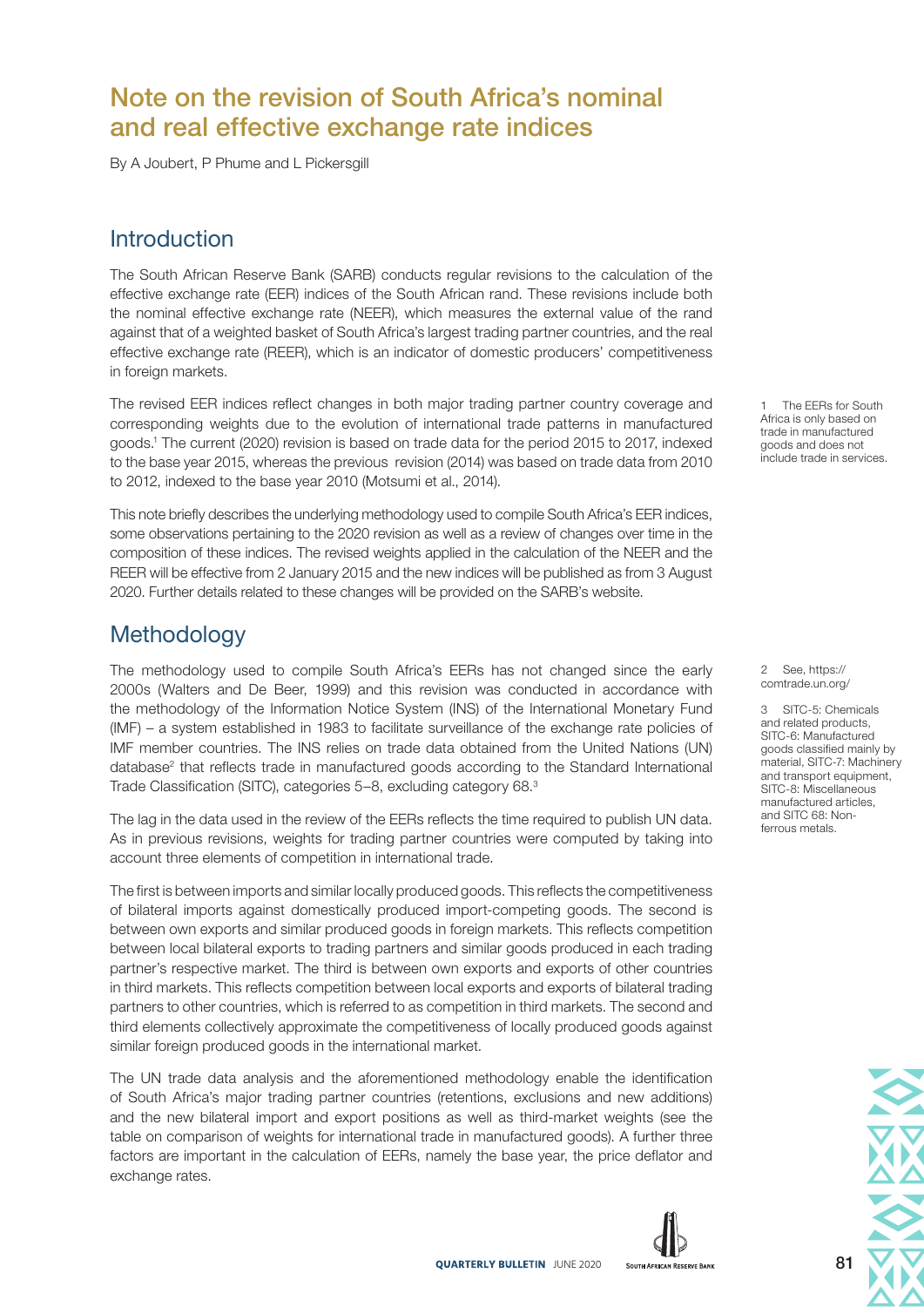These countries are Botswana, Zambia, Mozambique and the United Arab Emirates. For India and Saudi Arabia, the wholesale price index was used.

 The base year should be a period of relative stability in economic and financial market conditions and hence 2015 was selected as the suitable base year for the 2020 revision. The price index used as deflator to calculate the REER should be representative of traded goods, preferably manufactured goods. In the case of South Africa, the producer price index (PPI) has been regarded as the appropriate price deflator since the introduction of the REER methodology. For a few countries for which PPIs are not available, the SARB reverted to the use of the consumer price index (CPI)4 as a proxy for the price deflator. Bose (2014) noted that 'no single REER price measure captures all the aspects of international price/cost competitiveness'. Other price measures include relative export prices, unit labour cost, gross domestic product and expenditure deflators as well as import and export unit values. Middle spot exchange rates and geometric averages are used in the calculation of the EERs. The percentage changes in daily bilateral exchange rates against the South African rand are weighted according to the major trading partner countries.

| Country/area         | <b>Bilateral imports</b> |                  | <b>Bilateral exports</b> |                         | Third markets         |                          |
|----------------------|--------------------------|------------------|--------------------------|-------------------------|-----------------------|--------------------------|
|                      | Previous<br>2010-2012    | New<br>2015-2017 | Previous<br>2010-2012    | <b>New</b><br>2015-2017 | Previous<br>2010-2012 | New<br>2015-2017         |
| China                | 24.82                    | 30.25            | 2.03                     | 5.89                    | 22.48                 | 15.18                    |
| Euro area            | 30.83                    | 30.04            | 26.87                    | 34.65                   | 25.58                 | 31.72                    |
| United States        | 12.19                    | 10.43            | 18.14                    | 11.60                   | 15.23                 | 10.77                    |
| India                | 4.39                     | 5.27             | 2.29                     | 2.14                    | 4.07                  | 4.15                     |
| Japan                | 6.04                     | 4.42             | 2.97                     | 3.89                    | 9.06                  | 5.81                     |
| United Kingdom       | 5.12                     | 3.94             | 5.94                     | 4.24                    | 8.39                  | 4.18                     |
| Vietnam              |                          | 2.34             | $\qquad \qquad -$        | 0.20                    | $\qquad \qquad -$     | 1.09                     |
| Republic of Korea    | 3.57                     | 2.11             | 0.74                     | 2.29                    | 3.61                  | 3.78                     |
| Thailand             | 2.14                     | 2.01             | 0.81                     | 1.12                    | 1.82                  | 1.59                     |
| Sweden               | 2.21                     | 1.51             | 0.55                     | 0.47                    | 1.50                  | 0.72                     |
| Switzerland          | 1.94                     | 1.36             | 1.13                     | 1.07                    | 1.81                  | 1.28                     |
| Poland               | 0.92                     | 1.23             | 1.01                     | 0.41                    | 0.67                  | 0.61                     |
| Brazil               | 1.18                     | 1.21             | 1.74                     | 1.24                    | 0.51                  | 0.83                     |
| Malaysia             | 1.48                     | 1.00             | 0.28                     | 0.99                    | 1.48                  | 1.26                     |
| Saudi Arabia         | $\qquad \qquad -$        | 0.85             | $\qquad \qquad -$        | 0.77                    | $\qquad \qquad -$     | 0.66                     |
| Botswana             | 0.41                     | 0.79             | 10.28                    | 10.21                   | 0.40                  | 5.17                     |
| Australia            | 0.86                     | 0.49             | 3.04                     | 2.79                    | 0.58                  | 1.70                     |
| United Arab Emirates |                          | 0.39             | $\overline{\phantom{0}}$ | 3.80                    |                       | 3.13                     |
| Zambia               | 0.13                     | 0.24             | 7.66                     | 7.33                    | 0.17                  | 3.73                     |
| Mozambique           | 0.08                     | 0.12             | 5.29                     | 4.89                    | 0.10                  | 2.63                     |
| Canada               | 0.90                     |                  | 1.07                     |                         | 1.17                  |                          |
| Israel               | 0.63                     |                  | 1.78                     |                         | 0.98                  | $\overline{\phantom{0}}$ |
| Zimbabwe             | 0.15                     |                  | 6.36                     |                         | 0.39                  |                          |

#### Comparison of weights for international trade in manufactured goods\*

\* Ranked according to new bilateral imports

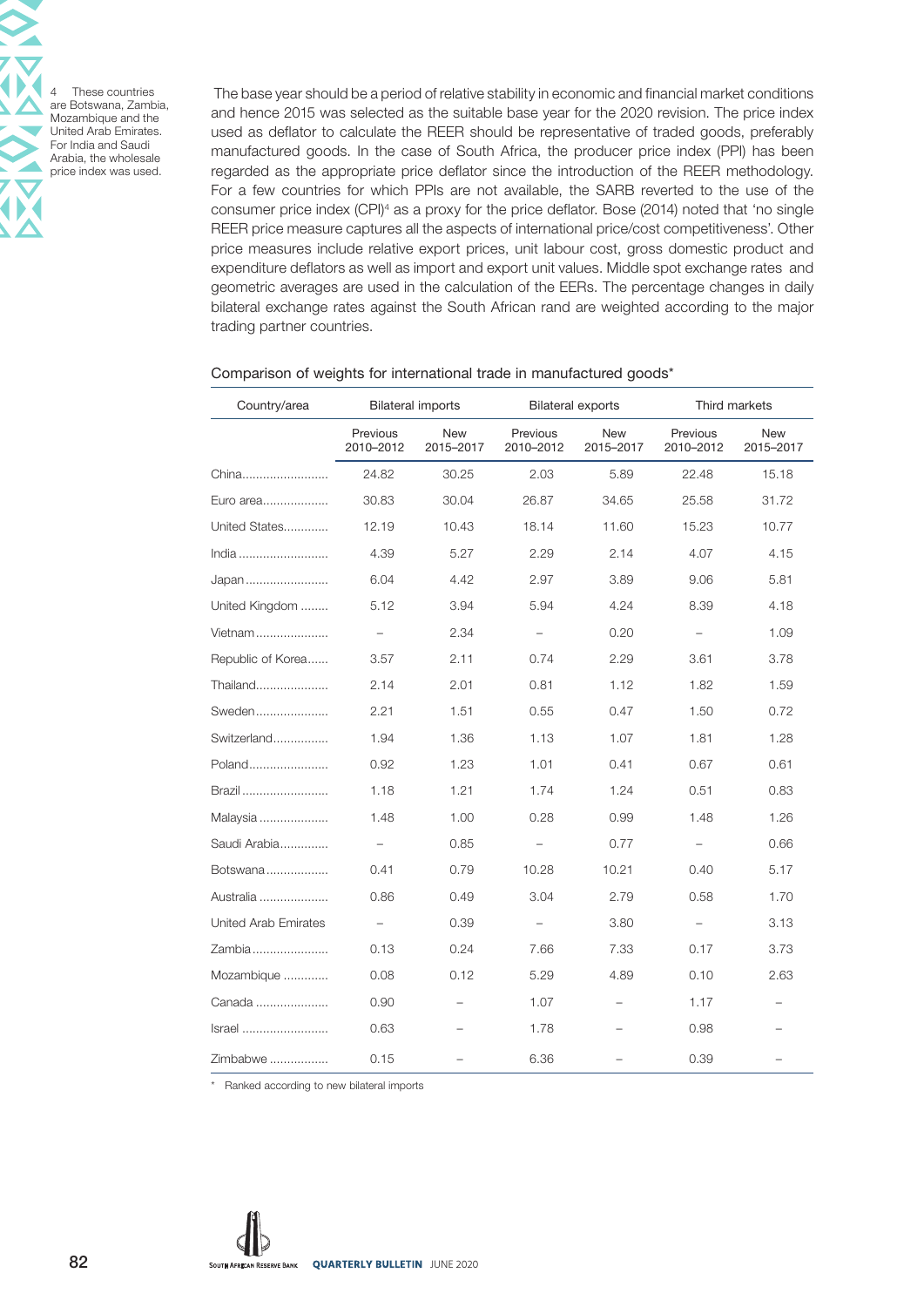# **Outcome**

The newly calculated EER indices display movements that are fairly similar to the previously published time series. The newly calculated NEER does not deviate much from the 2014 calculations, though marginally higher with a daily average deviation of 0.2 index points. The REER shows slightly larger deviations, especially from late 2018, and reflects a slightly less competitive position as South Africa's inflation differential widened compared to the basket of trading partner countries.



Figure 1 Nominal effective exchange rate of the rand



Figure 2 Real effective exchange rate of the rand



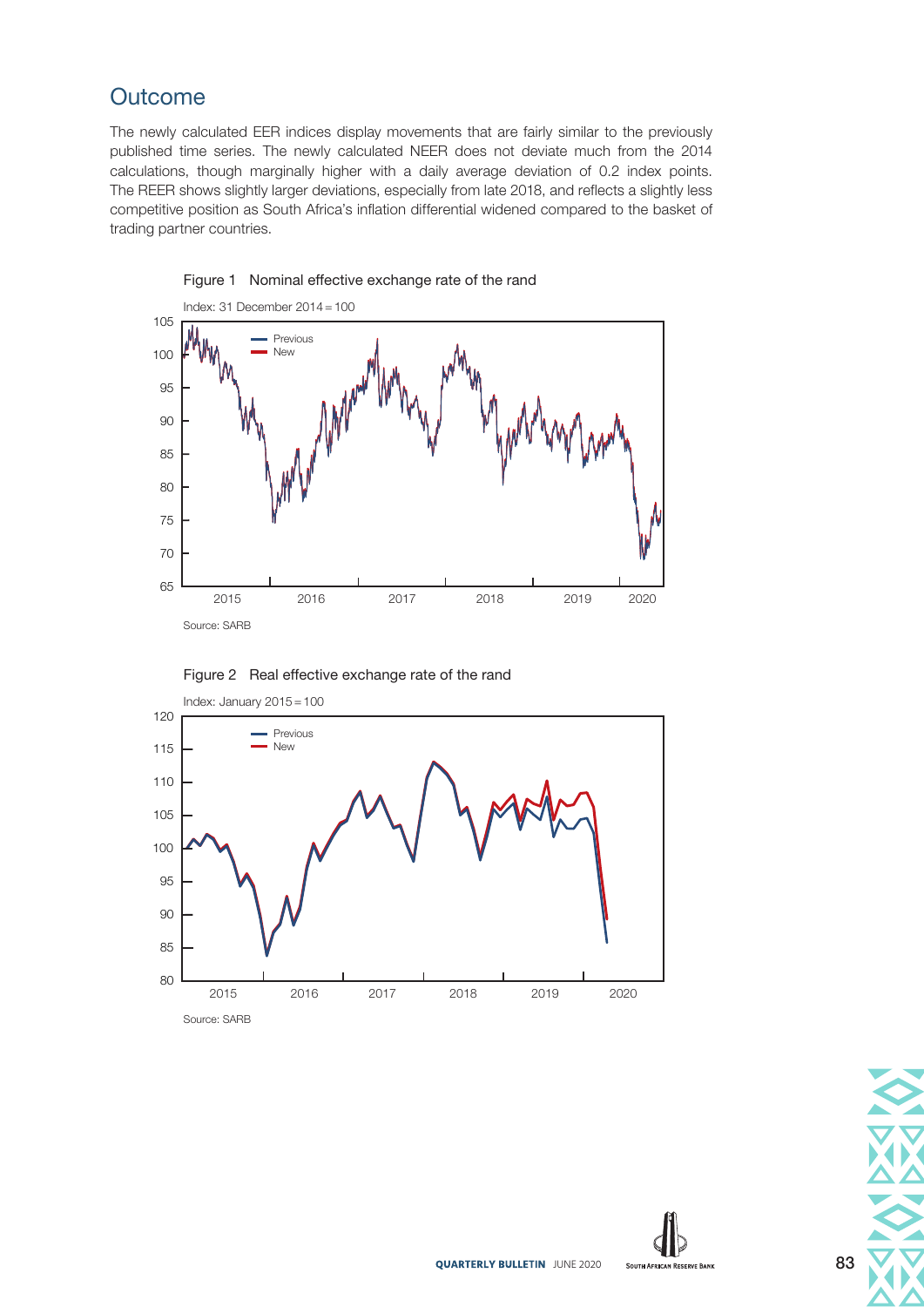#### Comparison of trading partner country total trade weights

| Country/area         | Prior to<br>1999         | 1999                     | 2003                     | 2008                     | 2014                     | 2020                     |
|----------------------|--------------------------|--------------------------|--------------------------|--------------------------|--------------------------|--------------------------|
| Euro area            | 38.58*                   | 35.70                    | 36.38                    | 34.82                    | 29.26                    | 30.68                    |
| China                | 2.91                     | 3.11                     | 3.14                     | 12.49                    | 20.54                    | 24.53                    |
| United States        | 14.44                    | 15.15                    | 15.47                    | 14.88                    | 13.72                    | 10.56                    |
| Japan                | 9.90                     | 10.26                    | 10.43                    | 10.12                    | 6.03                     | 4.95                     |
| India                | $\overline{\phantom{0}}$ | $\qquad \qquad -$        | $\overline{\phantom{0}}$ | 2.01                     | 3.98                     | 4.85                     |
| United Kingdom       | 14.09                    | 14.91                    | 15.37                    | 10.71                    | 5.82                     | 4.03                     |
| Republic of Korea    | 2.50                     | 2.57                     | 2.64                     | 1.96                     | 3.10                     | 2.75                     |
| Botswana             |                          | $\sim$                   | $\overline{\phantom{a}}$ | $\overline{\phantom{0}}$ | 2.09                     | 2.45                     |
| Vietnam              |                          |                          |                          | -                        | $\qquad \qquad -$        | 1.87                     |
| Thailand             |                          |                          | $\overline{\phantom{0}}$ | $\overline{\phantom{0}}$ | 1.86                     | 1.85                     |
| Zambia               |                          |                          |                          | 0.80                     | 1.42                     | 1.56                     |
| United Arab Emirates |                          |                          |                          | $\overline{\phantom{0}}$ | $\overline{\phantom{0}}$ | 1.43                     |
| Switzerland          | 4.99                     | 5.28                     | 5.54                     | 2.83                     | 1.78                     | 1.33                     |
| Sweden               | 1.58                     | 1.79                     | 1.81                     | 1.99                     | 1.81                     | 1.21                     |
| Malaysia             |                          |                          | -                        | $\overline{\phantom{0}}$ | 1.27                     | 1.10                     |
| Mozambique           | $\overline{\phantom{0}}$ | $\overline{\phantom{0}}$ | $\overline{\phantom{0}}$ | $\overline{\phantom{0}}$ | 0.97                     | 1.07                     |
| Brazil               |                          |                          |                          | 1.37                     | 1.16                     | 1.06                     |
| Poland               |                          |                          |                          |                          | 0.89                     | 0.99                     |
| Australia            | 1.59                     | 1.62                     | 1.68                     | 2.04                     | 1.19                     | 0.95                     |
| Saudi Arabia         | $\overline{\phantom{0}}$ | $\qquad \qquad -$        | $\qquad \qquad -$        | $\qquad \qquad -$        | $\overline{\phantom{0}}$ | 0.78                     |
| Hong Kong SAR        | 2.59                     | 2.62                     | 2.70                     | 1.48                     | $\overline{\phantom{0}}$ |                          |
| Zimbabwe             | 2.27                     | 2.27                     | $\overline{\phantom{0}}$ | $\overline{\phantom{0}}$ | 1.25                     |                          |
| Canada               | 1.87                     | 1.93                     | 1.96                     | $\overline{\phantom{0}}$ | 0.98                     |                          |
| Singapore            | 1.55                     | 1.62                     | 1.66                     | 1.40                     | $\qquad \qquad -$        |                          |
| Israel               | 1.14                     | 1.17                     | 1.22                     | 1.11                     | 0.88                     | $\overline{\phantom{0}}$ |
| Total                | 100                      | 100                      | 100                      | 100                      | 100                      | 100                      |

\* Prior to 1 January 1999, the Euro area weights comprised Germany, Italy, France, Netherlands, Belgium, Spain, Ireland, Australia, Finland and Portugal.

## Observations from the 2020 revision

- The total number of South Africa's trading partner countries remained at 20, with the inclusion of Vietnam, Saudi Arabia and the United Arab Emirates, which replaced Canada, Israel and Zimbabwe.
- The exclusion of Zimbabwe, similar as in 2003 and 2008, was due to currency volatility and high inflation.
- The remaining African countries, namely Botswana, Zambia and Mozambique together account for a total trade weight of 5.1%.
- The export and import cover ratios of total manufactured goods reflected minor changes with the import ratio increasing from 86.9% in the 2014 revision to 89.7% in the 2020 revision, while the export ratio decreased from 81.7% to 78.1%.
- The import ratio increased as trading partner countries now account for a larger portion of South Africa's imports relative to the previous period. Zimbabwe's exclusion did not impact the import ratio much due to its negligible contribution of less than 1.0%.

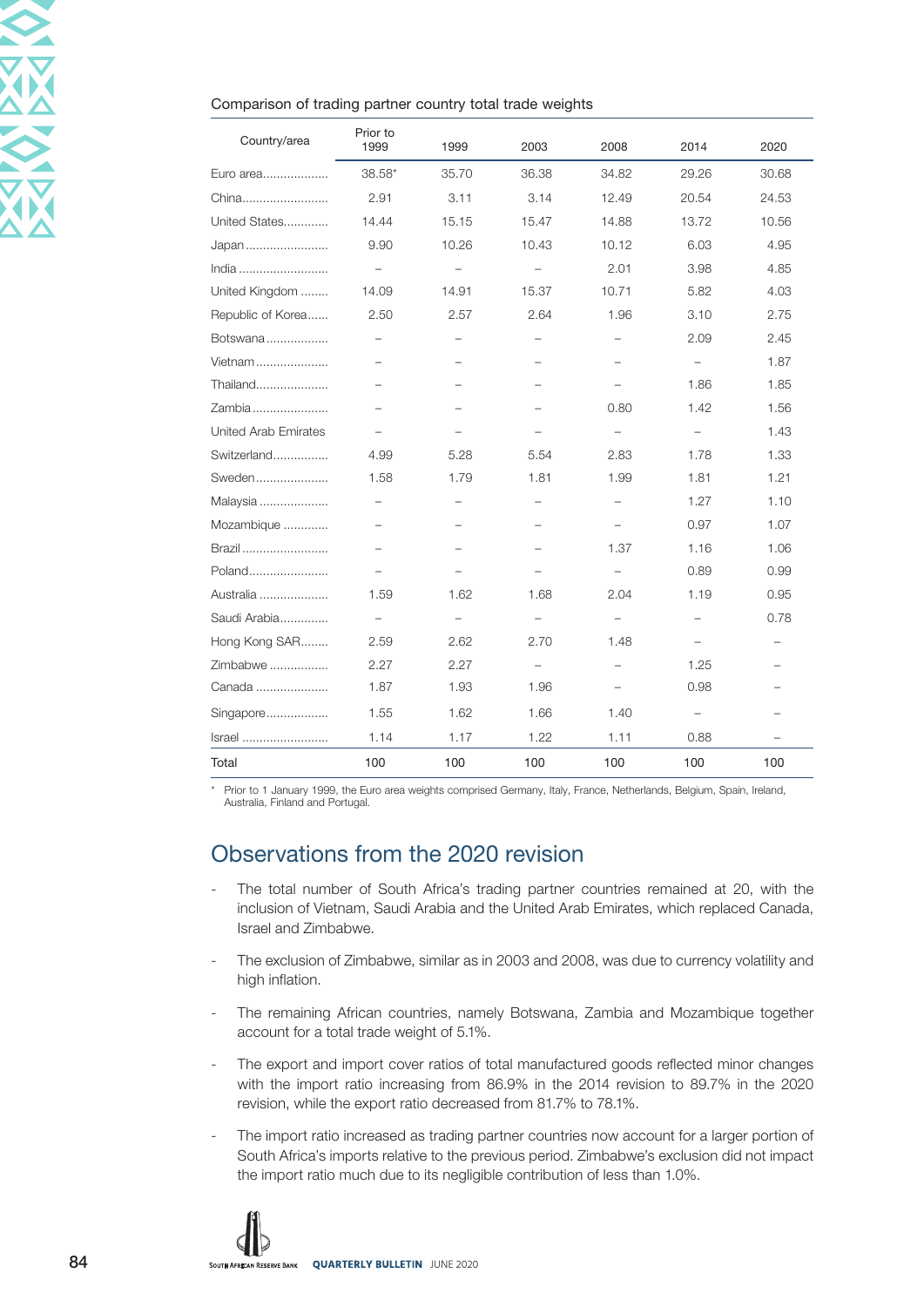- The decrease in the export ratio is partially explained by the exclusion of Zimbabwe, which is a prominent bilateral export trading partner of South Africa. This is reflected in the UN trade data which show that Zimbabwe accounts for, on average, 4.6% of total South African exports of manufactured goods during the period 2015–2017.<sup>5</sup> The lower export than import ratio also reflects the exclusion of Namibia, Lesotho and Eswatini, which are important trading partner countries within the Common Monetary Area, linking into the monetary union with currencies pegged to the South African rand.
- The United States (US) has maintained its position with the third largest total trade weight among all trading partners in the basket, despite a decrease from 13.7% in 2014 to 10.6% in 2020. This decrease reflects a significant decline in overall trade of machinery and transport equipment, which lowered both the bilateral import and export weights in the 2015–2017 period to 10.4% and 11.6% respectively.
- China has been South Africa's fastest growing trading partner since 2003, moving from having the sixth largest trade weight in 2003 to having the second largest trade weight in 2020. China's trade weight remained the second largest and increased from 20.5% in 2014 to 24.5% in 2020, reflecting the significant importation of machinery and transport equipment from 2015 to 2017, which increased the bilateral import weight to 30.3%. South African exports to China also increased during the period as reflected by the increase in the bilateral export weight to 5.9%. In addition, China's exports to the other 19 countries decreased relative to South African exports to those countries as reflected by a decrease in the third-market weight to 15.2%.
- The almost doubling of India's trade weight, from 2.0% when first included in the basket of 15 trading partner countries in 2008 to almost 4.0% in 2014, reflects its increased ranking from the eighth to the fifth largest trade weight during this period. Subsequently, India's trade weight increased even further to 4.9% in 2020. This has resulted in India replacing the United Kingdom (UK) as South Africa's fifth largest trading partner, which reflects increased integration of India's manufactured goods market with South Africa and its top 20 trading partners. The increase in India's trade weight from 2014 to 2020 reflects the importation of machinery and transport equipment during the period 2015–2017, which increased South Africa's bilateral import weight with India to 5.3% while South African exports to India moderated.

## Review of changes in weights and trading partners over time

South Africa's initial EERs included only four major trading partner countries, namely the US, the Euro area, the UK and Japan, compliant with the global calculation methodology applied by major central banks and other official institutions such as the Bank for International Settlements (BIS) (Turner and Van't dack, 1993) and the European Central Bank (ECB) (Buldorini, Makrydakis and Thimann, 2002) prior to the 2000s. The evolution of the EERs included the change to the Euro area after 1 January 1999 and the increase in the number of trading partner countries to 14 in 1999.

This was followed by minor changes in 2003 with the exclusion of Zimbabwe due to lack of a representative exchange rate and a liquid foreign exchange market. Following a comprehensive review of structural changes in both domestic and global trade, related to economic developments as well as trade agreements and import tariff adjustments, the number of countries was increased from 13 to 15 in 2008 to reflect increased trade with Africa and other emerging market countries such as Zambia, India and Brazil. In addition, China's weight also increased significantly from 3.1% to 12.5%. In 2014, the number of countries increased to 20, with the inclusion of Botswana and Mozambique in addition to Zambia as well as more emerging market countries such as Malaysia, Thailand and Poland. These 20 countries reflected 86.9% and 81.7% respectively of total manufactured imports and exports. With the 2020 revision, the number of trading partner countries selected remained unchanged at 20 and now reflects 89.7% and 78.1% respectively of total manufacturing imports and exports. A further increase in the number of trading partner countries to  $30<sup>6</sup>$  would only marginally increase the coverage to 95.2% and 85.0% respectively.





5 South African exports to Zimbabwe during the period 2015–2017 averaged US\$1.42 billion while the total exports of South Africa averaged US\$31.25 billion, according to the UN trade data for manufactured goods.

6 These 30 countries still exclude Zimbabwe.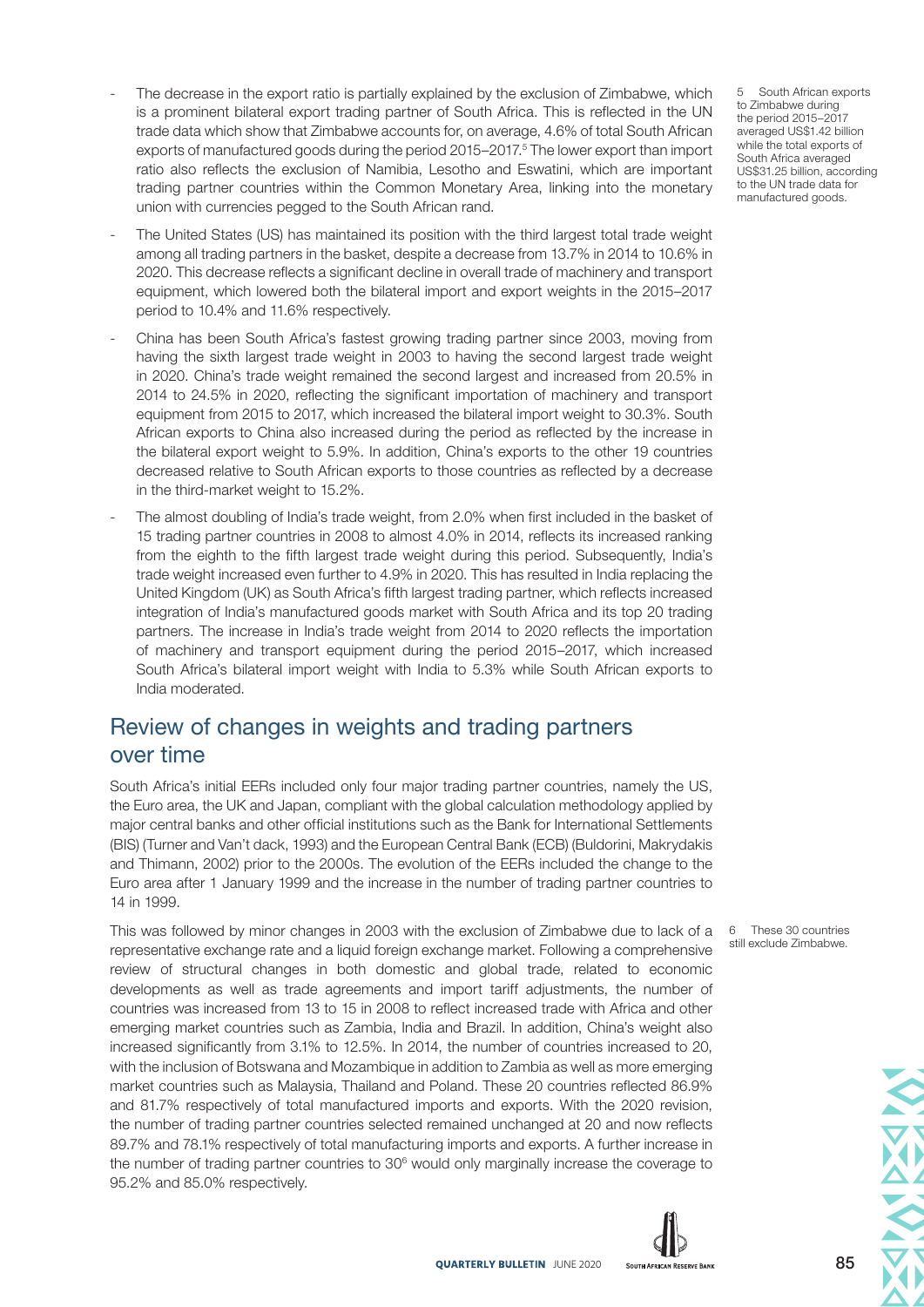The shift over time in the relative contribution of the Euro area, the US, the UK and Japan to the total weight of the basket of South Africa's trading partner countries showed a decline from 76.0% in 1999 to 50.2% in 2020. By contrast, the share of the remaining countries, mostly emerging market countries, inclusive of China, increased from 24.0% to 49.8% over the same period. China's trade weight increased the most, from around 3.0% in 2003 to 24.5% in 2020, while the weight of other emerging market countries also increased significantly. By contrast, the contribution of the UK shrank the most, from 15.4% in 2003, when it had the third largest weight in the basket prior to 2008, to only 4.0% in 2020, when it was overtaken by India.



Figure 3 Contribution to total trade weight

Despite the decline in the contribution of the Euro area to the total trade weight, from 38.6% prior 1999 to 30.7% in 2020, it remained the largest among all trading partner countries in the basket across all the revision periods. The trade weight of the US also declined progressively, from 15.5% in 2003 to 14.9% in 2008 and 13.7% in 2014 and further to 10.6% in 2020, switching from second to third place in 2014, when China moved to second position.



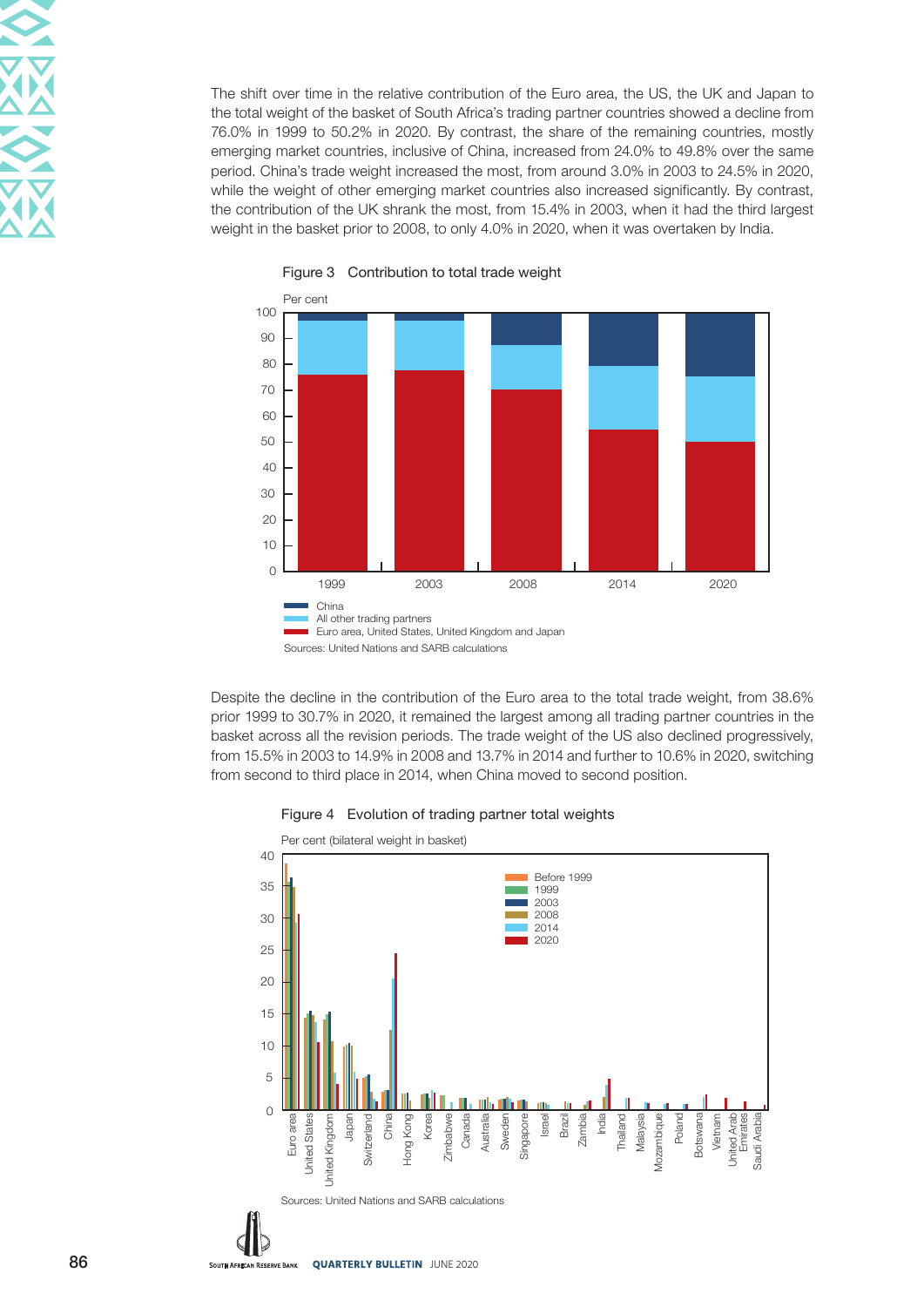# Annexure A: Formulae

The following formulae were used in the calculation of the appropriate exchange rate weights:  $X_i^k(M)$  represents a country *i*'s exports of manufactured goods to market *k*. *Sk j (M)* represents country *j*'s share of all manufactured exports to market *k* and *Wk i (M)* is the share of country i's exports of manufactured goods shipped to market *k*. Therefore,

$$
S_j^k(M)\text{=}\frac{X_j^k(M)}{\sum_{_{l\neq k}}X_j^k(M)}\label{eq:11}
$$
  

$$
W_i^k(M)\text{=}\ \frac{X_i^k(M)}{\sum_{_{n\neq i}}X_i^n(M)}
$$

 $\beta_{i}^{m}(M)$  and  $\beta_{i}^{x}(M)$  represent the share of imports and exports respectively in country *i*'s international trade in manufactured goods.

$$
\beta_{i}^{m}(M) = \frac{\sum_{I_{\neq i}} X_{I}^{i}(M)}{\sum_{I_{\neq i}} X_{I}^{i}(M) + \sum_{n_{\neq i}} X_{I}^{n}(M)}
$$
  

$$
\beta_{i}^{x}(M) = \frac{\sum_{n_{\neq i}} X_{i}^{n}(M)}{\sum_{I_{\neq i}} X_{I}^{i}(M) + \sum_{n_{\neq i}} X_{I}^{n}(M)}
$$

*Wij(M)* represents the sum of two components: the import component  $\beta_{ii}^{m}(M)$   $MW_{ij}(M)$ , which reflects competition in the home market (country *i*), and the export  $\mathsf{component}\: \beta^{\mathsf{x}}_{\mathsf{i}}(M) \: XW_{\mathsf{i}\mathsf{j}}(M)$ , which reflects competition in all foreign markets.

$$
W_{ij}(M) = \beta_{i}^{m}(M) MW_{ij}(M) + \beta_{i}^{x}(M) XW_{ij}(M)
$$
 where  
\n
$$
MW_{ij}(M) = S_{j}^{i}(M) \text{ and}
$$
\n
$$
XW_{ij}(M) = \frac{1}{2} BXW_{ij}(M) + \frac{1}{2} TXW_{ij}(M)
$$
\n
$$
= \frac{1}{2} W_{i}^{i}(M) + \frac{1}{2} \frac{\sum_{k \neq ij} W_{j}^{k}(M) S_{j}^{k}(M)}{\sum_{k \neq i} W_{j}^{k}(M) (1 - S_{i}^{k}(M))}
$$

The import weight,  $MW_{ii}(M)$ , is the share of country *i*'s imports of manufactured goods from country *j*. The bilateral export weight,  $B X W_{ii}(M)$ , is the share of country *i*'s exports of manufactured goods to country *j*. The third-market export weight,  $TXW_{ii}(M)$ , is equal to the weighted average over all third-country markets of country *j*'s import share divided by a weighted average of the combined import share of all country *i*'s competitors, where the weights are the shares of country *i*'s exports to the various markets. The bilateral and thirdmarket export weights are arbitrarily given equal importance in the computation of the overall export weight,  $XW_{ii}(M)$ .